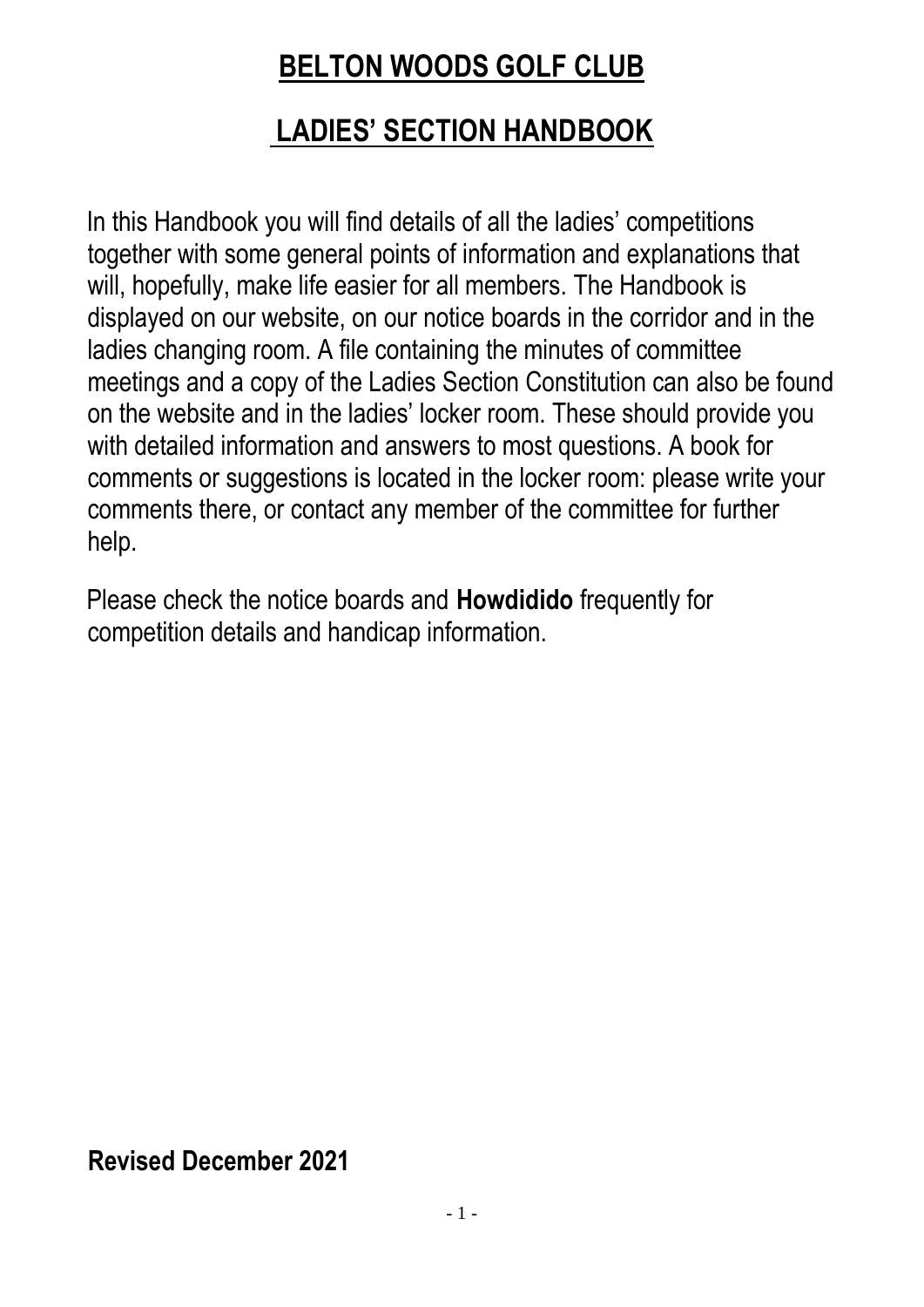# **COMPETITION PROCEDURES**

## **1. BEFORE GOING OUT TO PLAY**

- $\triangleright$  Ladies should have entered their name on the computer (or signed the competition sheet if applicable) 24 hours before the date to signify their intention to play.
- ➢ Cancellation **must be made a day prior** to the competition. In an emergency contact any Committee member and please notify your playing partners.
- $\triangleright$  Competitions played in handicap order will be drawn by a date specified on the sign-up sheet (usually a week prior to the competition). Any lady wishing to join after this date will only be able to do so if someone else has removed their name. Late entries may not be able to play in handicap order.
- $\triangleright$  Players must sign in on Today's Golf on the morning of the competition, prior to commencing their round. This includes each round of two day competitions.
- $\triangleright$  Tee Times on HDID are for competition players only. If you wish to play on a competition day but not enter the competition please book your own tee times.
- $\triangleright$  Ladies should always carry a copy of the Rules of Golf in their golf bag. You never know when you might need it.

# **2. PLAYING OUTSIDE DESIGNATED TEE TIMES**

Ladies are encouraged to play competitions as a section. However, in **exceptional circumstances** ladies may, **with the express permission of the Lady Captain or Competition Secretary** play outside the designated tee times for non-trophy competitions

- $\triangleright$  Requests to play outside of designated tee times must be made with as much notice as possible.
- $\triangleright$  Fellow competitors and/or Committee members will be assigned as markers.
- $\triangleright$  The only competitions where this is permissible are monthly club competitions (medal, stableford and par).

### **3. PAYMENT FOR COMPETITIONS**

Entry fees are on HDID/competition posters.

- $\triangleright$  Entry fees must be paid before going out to play.
- ➢ Money should be transferred to the Belton Woods Ladies Golf Section Bank Account in multiples of £10 by BACS or cheque to the Treasurer. Signing in on Today's Golf will automatically mean the entry fee will be paid from deposited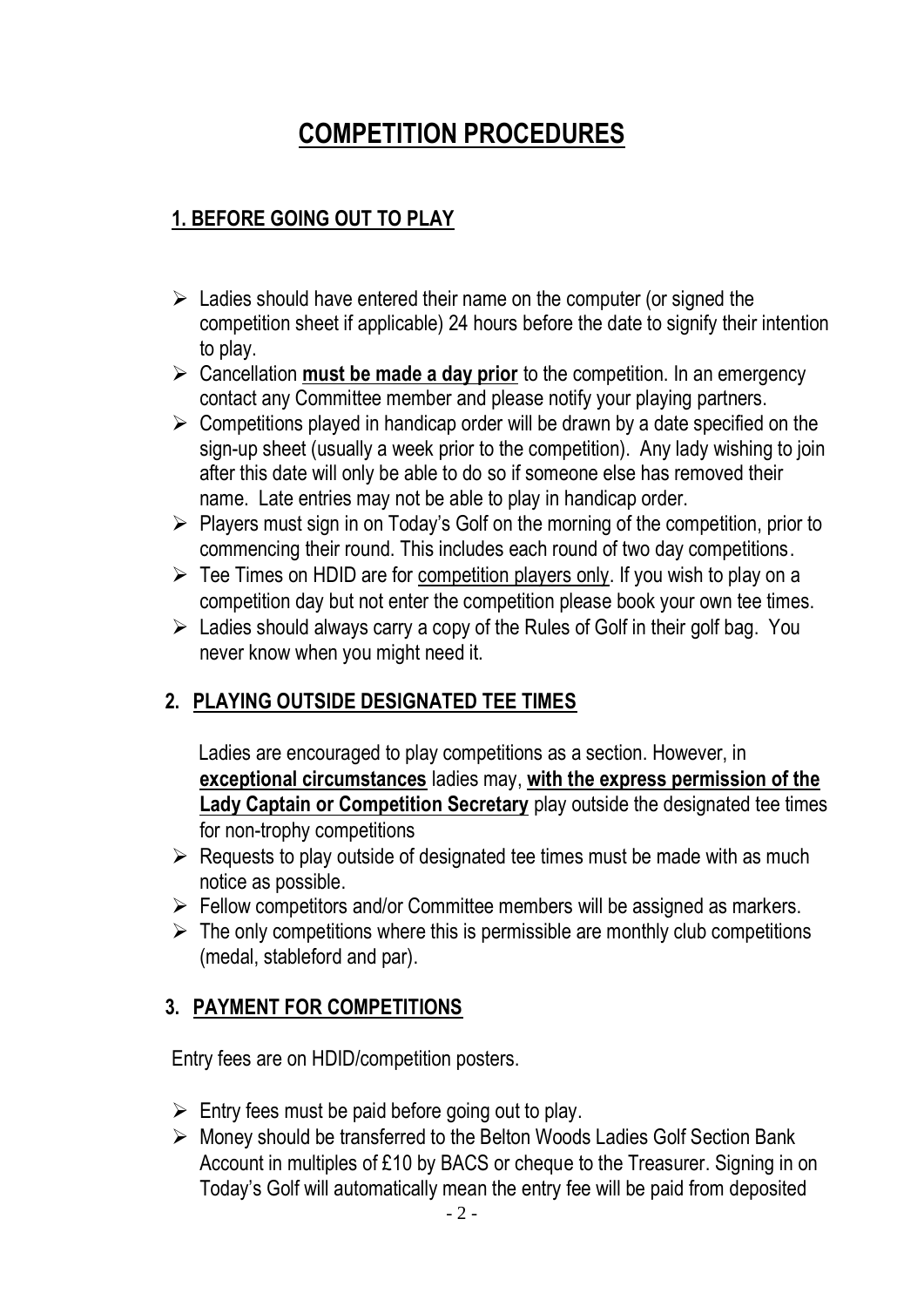funds. Please ensure that the treasurer knows when entry fee money is paid in or sent to her by cheque.

## **4. CARDS AND SCORE ENTRY**

- $\triangleright$  All competition cards should be completed with the player's name, date, handicap and type of competition.
- $\triangleright$  Cards must be signed by both the marker and the player. Unsigned cards could lead to disqualification.
- $\triangleright$  Scores should be entered via HDID or the computer and the signed card placed in the competition box.
- $\triangleright$  Players cannot mark their own cards.
- $\triangleright$  Every effort should be made to find a marker for all internal pairs club competitions. However, the competition can still be played in the absence of a marker, but the situation must be authorised by a member of the committee and the card marked and signed accordingly. THIS IS NOT APPLICABLE TO EXTERNAL COMPETITIONS.

## **5. PRACTISING**

Ladies must not play on the same course on the same day on which a competition is to be played. This does not apply to match play.

### **6. ADVERSE WEATHER**

 $\triangleright$  Should a competition be abandoned due to adverse weather conditions, the trophy/trophies and prizes will be presented on 9, 18 or 27 holes, provided that all the competitors have completed or had the opportunity to complete that number of holes.

# **7. DEFINITIONS**

- ➢ **Handicap Index (HI)** the measure of a player's demonstrated ability, calculated against a standard slope rating of 113.
- ➢ **Course Handicap (CH)** the number of strokes the player receives to play from a specific set of tees, as determined by the slope rating for those tees.
- ➢ **Playing Handicap (PH) –** the actual number of strokes the player gives or receives for the competition format being played. When working out a playing handicap, the percentage allowance for the format of play is always applied to the player's course handicap. PH is always rounded to the nearest integer. PH is only used to find the results of a competition (not for handicapping).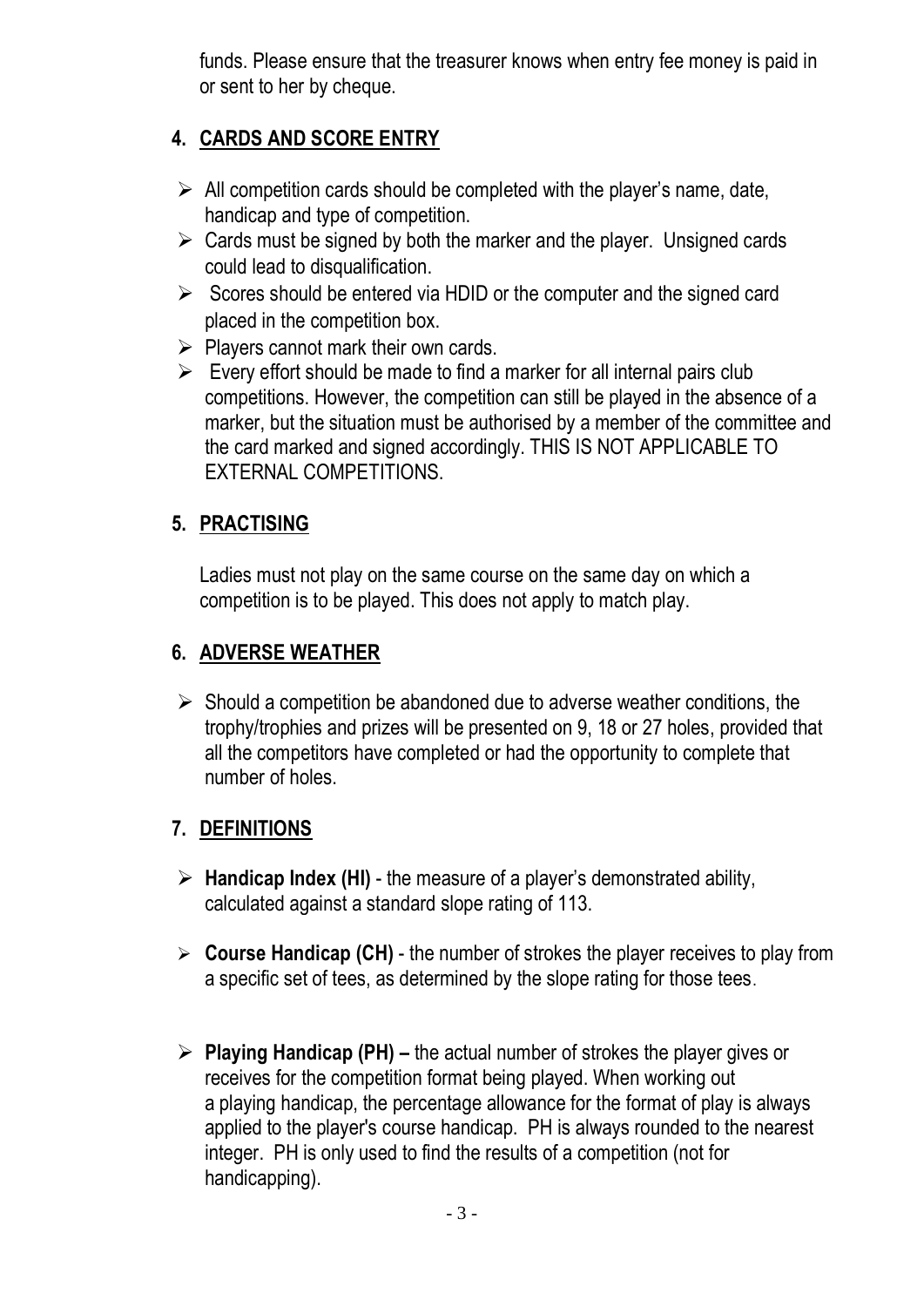# **COMPETITION TERMINOLOGY**

- ➢ **Medal**  2 or 3 ball games in which every stroke taken counts and the player must complete every hole. The player's total score is the gross score, less their handicap e.g. Gross 103, handicap 29, net result = 74.
- ➢ **Stableford** points are awarded for the net number of strokes taken at each hole. Players should pick up if they are unable to score*.*
- ➢ **Par**  a match play game against the par of the course. A net par on a hole leaves the golfer level  $(=0)$ . If the net score is one under or better they are  $+1$ . With a net one over par or worse the player is  $-1$ . Players should pick up if they are worse than level.
- ➢ **Foursomes**  Two golfers take turns to play one ball around the course. The player who tees off on the first hole then does so for all the odd numbered holes and their partner tees off on all the evens. Foursomes can be played in either a medal (stroke play) or stableford format.
- ➢ **Greensomes** A pairs competition in which both partners tee off on each hole. They then select what they feel is the best shot and play alternative shots for the rest of the hole. Greensomes can be played in either a medal (stroke play) or stableford format.
- ➢ **American Greensomes -** Both players drive and then each play their partners ball before deciding which ball to then play. The player, whose ball was not selected, then plays the third shot and thereafter alternate shots are played until the hole is finished. Can be played in either medal (stroke play) or stableford format.
- ➢ **Four Ball Better Ball -** A pairs competition in which both partners play their own ball, but only one score i.e. the better one, counts at each hole. Can be played in either a medal (stroke play) or stableford format.
- ➢ **Texas Scramble**  A team competition. All players drive, decide on the best ball, MARK IT and pick up the remaining balls. The owner of the chosen ball plays first; all other players place their ball within 6 inches of the marker no nearer the hole and play it from this position. The procedure is followed until the ball is holed out. If it is decided to play a ball lying in the rough or in a bunker then the balls are dropped. The Committee may, however, vary the rules since this is a fun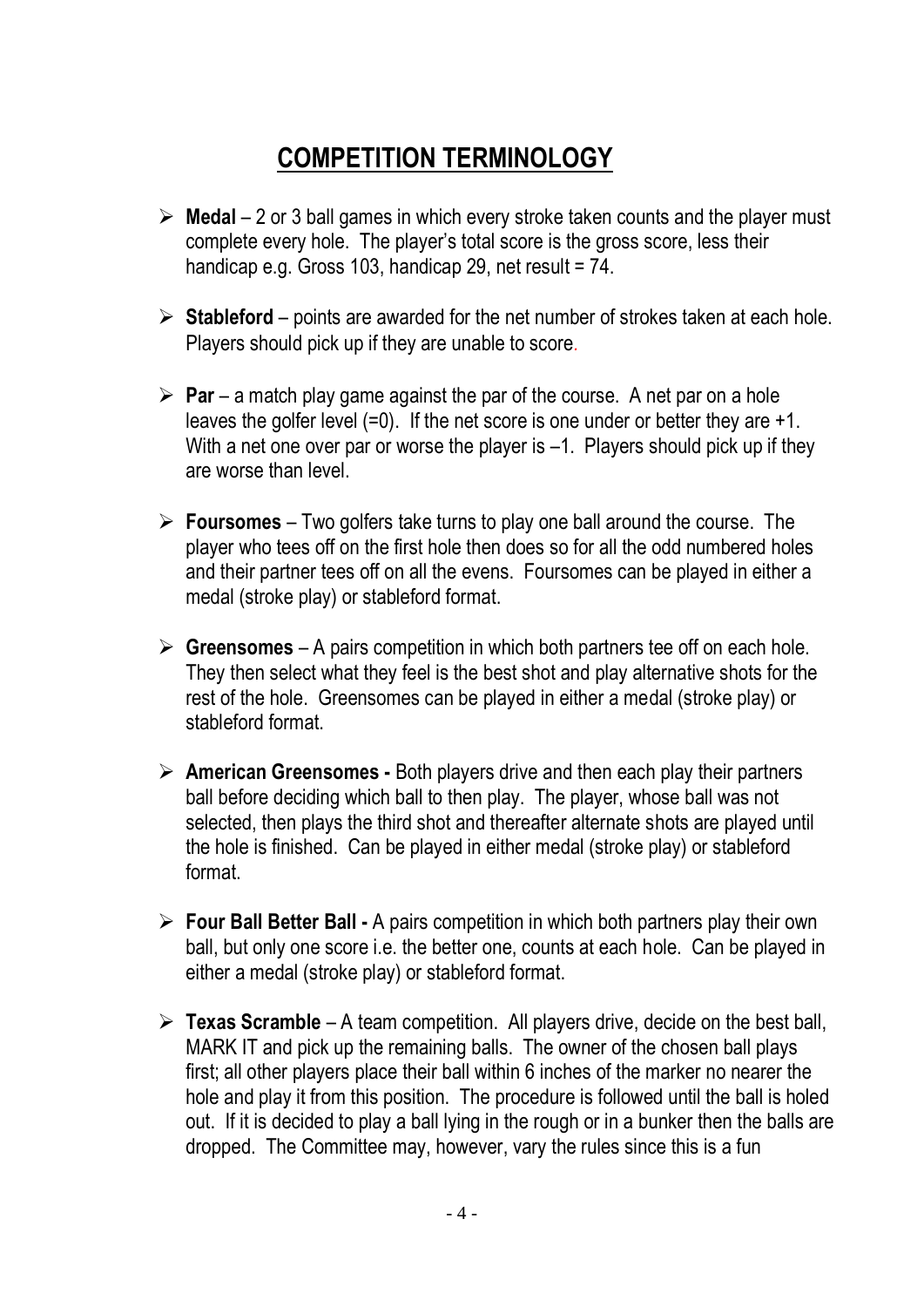competition, without official standing. Can be played in either a medal (stroke play) or stableford format.

- ➢ **Match Play** A match consists of one side playing against another over a stipulated round. In match play the game is played by holes. Except as otherwise provided in the Rules, a hole is won by the side that holes its ball in the fewer strokes. In a handicap match, the lower net score wins the hole. Handicap allowances are as follows:
	- $\triangleright$  Singles match play full difference.
	- $\triangleright$  Foursomes match play Calculate playing handicap for each pair (add Course Handicap of each pair and divide by 2 to give Playing Handicap) then allow the full difference.
	- $\triangleright$  Fourball match play Calculate handicap index + slope rating = course handicap x 90% for each player. Players then take strokes from the lowest handicapped player.
- ➢ **Silver and Bronze Divisions**-- The silver division is for players with a handicap index of 0-20 and bronze is handicap index 21-54. This is only applied in the Spring and Autumn Trophy Meetings.
- ➢ **Groups-** Players are divided into 6 groups as follows, based on their handicap index:

0-5, 6-12, 13-20, 21-29, 30-36, 37-54 This is only used for calculating winners of the PAR Bar

# **BELTON WOODS LADIES' COMPETITIONS**

- $\triangleright$  To be eligible to win a Ladies' Section competition, players (both home and away) must hold a WHS Handicap.
- $\triangleright$  To win individual or pairs (including mixed) Cups, Trophies or Shield competitions, players **must also** have played in **three** of the following Belton Woods qualifying competitions in the preceding 12 month period:
	- $\triangleright$  monthly medal
	- $\triangleright$  monthly stableford
	- $\triangleright$  par competitions
- $\triangleright$  Men must adhere to the men's competition procedures for mixed competitions.
- $\triangleright$  For match-play knockout competitions both criteria must be in place before the start of the first round prior to the draw being made.
- $\triangleright$  It is the player's responsibility to check that they have completed the requisite number of qualifying cards. Players can check their playing record on [www.howdidido.co.uk](http://www.howdidido.co.uk/) or by asking the Competition Secretary.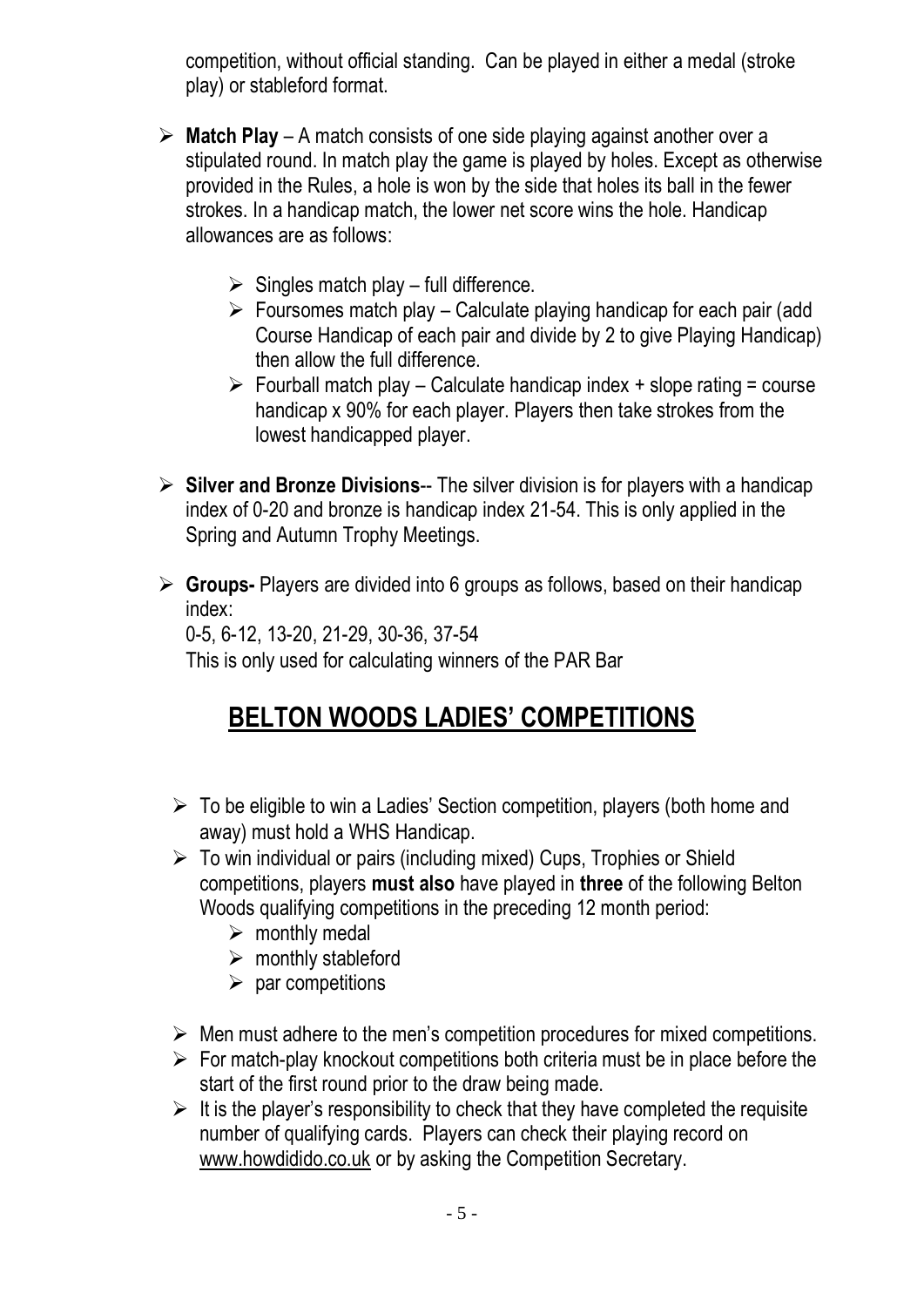## **England Golf Medal**

Club qualifying rounds do not need to be designated as England Golf Medal Qualifiers. All forms of individual club stroke play competitions are included in the calculation of the club winner, including Stableford, Medal and Par. The Club winner is the player with the lowest aggregate differential of her four best nett scores. This player will then be invited to compete in the EG Regional Medal Final.

## **Club Monthly Medal**

Medal competitions are played on a Wednesday and Saturday April - November. Ladies may play on either or both of these days. There is an entry fee with a winner and a runner-up on both days.

#### **Club Monthly Stableford**

Club Stableford competitions are played on a Wednesday and Saturday each month. Ladies may play on either or both of these days. There is an entry fee, a winner and a runner-up on each day. If a lady plays on both days, her best score counts towards the Joan Boycott Trophy. With the introduction of the WHS all Stableford competitions, including December to February, will count for handicap.

#### **Birdies or Better**

Any birdie, eagle or hole in one achieved in club competitions will be noted by the Handicap Secretary. There is a prize for the player with the most entries in the period between the Christmas Putt and Take competitions.

#### **Pars (30 – 54 handicaps)**

Any gross par achieved by a lady with a handicap of 30 or above in club competitions will be noted by the Handicap Secretary. There is a prize for the player with the most entries in the period between the Christmas Putt and Take competitions.

#### **Par Bar (Lakes and Woods Course)**

The Par Bar may only be played in conjunction with club competitions. The fee should be paid on the occasion of the first round. The number of Pars will be multiplied by the player's group at the time of achievement. Pars will be noted by the Handicap Secretary from computer reports.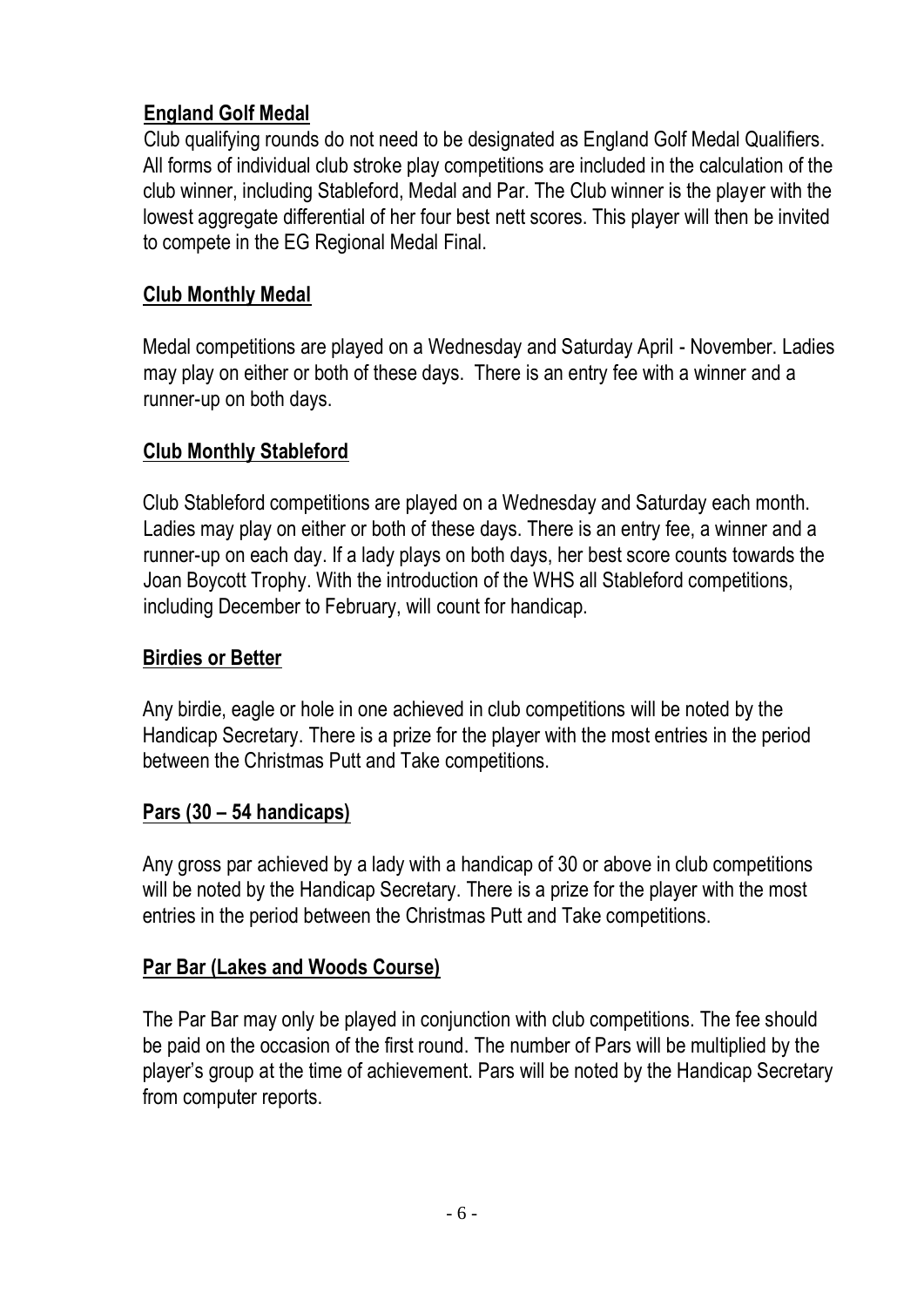# **Individual Trophy Competitions**

#### **Joan Boycott Stableford Cup**

This competition runs from August to July each year. The best club monthly stableford scores for each player are noted and after the July competition their best four scores are added together*.* The four ladies with the most points then play a semi-final on a match play basis (1<sup>st</sup> y 4<sup>th</sup> & 2<sup>nd</sup> y 3<sup>rd</sup>). The winner receives the cup which was donated by Joan Boycott.

#### **Secretary's Shield**

Ladies with a handicap index of 30-54 are drawn to play a knockout competition in a match play format on the Woodside course. The winner receives the Secretary's Shield.

#### **Vice-Captain's Cup**

Ladies with a handicap index of 21-29 are drawn to play a knockout competition in a match play format on the Lakes course. The winner receives the Vice-Captain's Cup.

#### **Captain's Cup**

Ladies with a handicap index of 20 and below are drawn to play in a knock out competition in a match play format on the Lakes course. The winner receives the Captain's Cup.

#### **Knock - Out Plate**

Ladies who lose their **first** match in the above knock-out competitions get a second chance to compete again in a set of match plays on the Woodside course. There are no handicap restrictions for this competition. The qualifying ladies are automatically entered and no additional fees have to be paid. The winner receives the Knockout Plate.

#### **Past-Captain's Trophy**

Past Captains of Belton Woods are invited to enter an individual stableford competition. This is usually played in May for the Past Captain's Trophy.

#### **Ladies Spring Meeting**

A stableford competition on the Woodside course held on a Saturday in May for the Spring Meeting Salver. This competition is drawn in handicap order. Trophies are awarded for both Silver and Bronze divisions.

### **Par Trophy**

Six individual Par competitions are played on the Woodside course each summer on dates fixed by the Lady Captain. The winner of each competition (or if a player has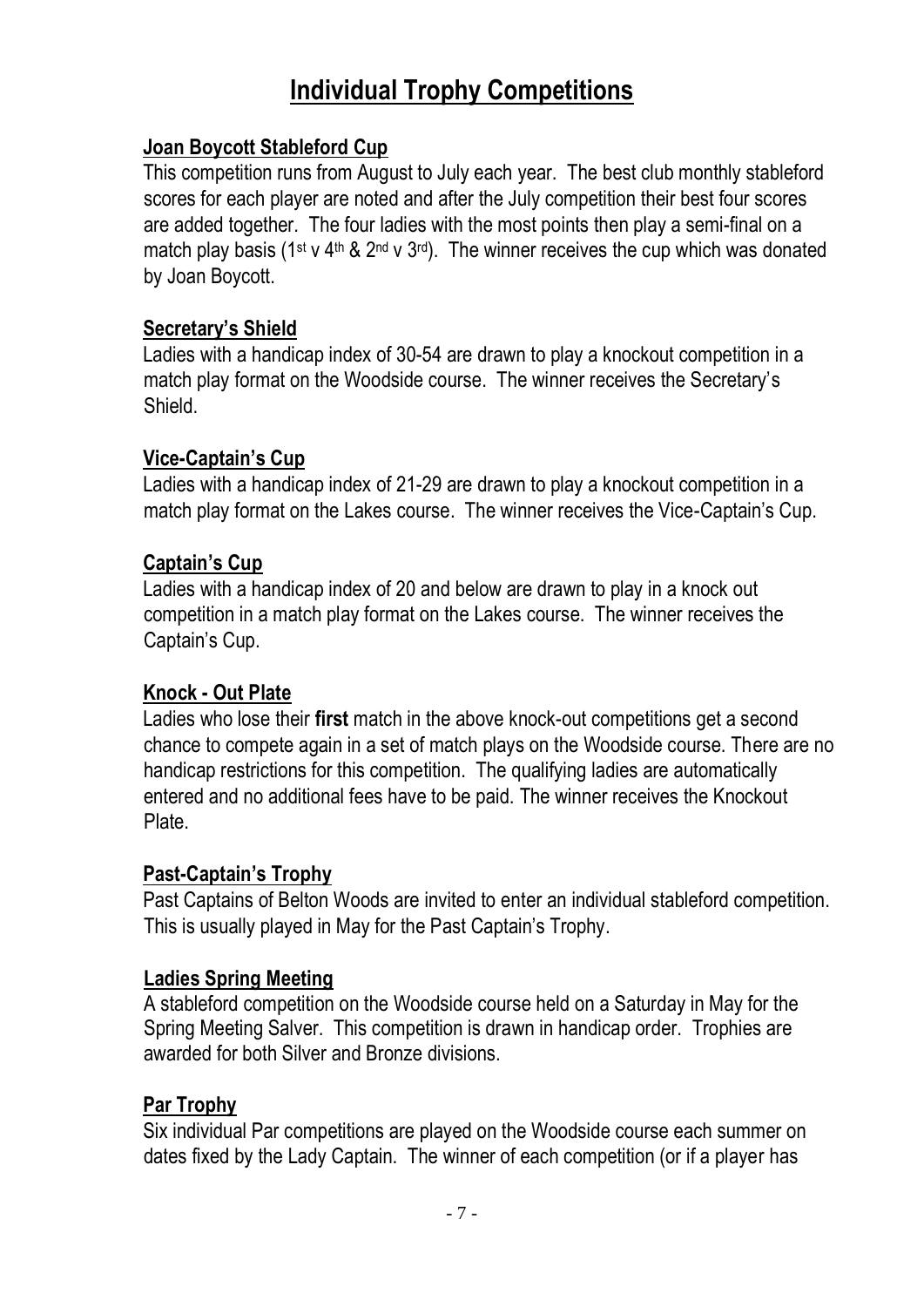already won a previous par competition then the player who comes second on that day), goes through to the final which is played on a date at the end of the season.

#### **The Belton Woods Cup**

A medal round: played on a Saturday in June, normally on the Lakes Course. The winner is the lady with the best net score. A separate trophy is presented to the lady with the best gross. This competition is played in handicap order. The same lady cannot win both trophies.

#### **The Weekday Cup**

A Stableford competition played on a Wednesday in June, normally on the Woods Course, drawn in handicap order. There is only one prize, awarded to the best Stableford score.

#### **Linda Cochrane Challenge - "Club Championship"**

Two medal rounds played on consecutive days in August on both courses. The lady with the best gross score wins the Linda Cochrane Silver Salver and is the Belton Woods Lady Club Champion for the year. The lady with the best net score wins the Linda Cochrane Cup. The same lady cannot win both. This is a drawn competition in handicap order for day one and on the second day ladies with the lowest gross score go out last.

#### **Ladies Autumn Meeting**

A par competition on the Woodside course held on a Saturday in September/October for the Autumn Meeting Trophy. This is a drawn competition in handicap order. There are trophies for both Silver and Bronze divisions.

#### **Tony Roberts Professional Trophy**

A medal round to be played on a Saturday usually in October with a trophy for the best net score.

#### **Myles Foster Professional Trophy**

A medal round played on a Saturday usually in October with a trophy for the best gross score.

#### **Director's Cup**

A stableford competition played on the Woodside course for ladies with handicaps of 30-54. The 3-card rule does not apply in this competition.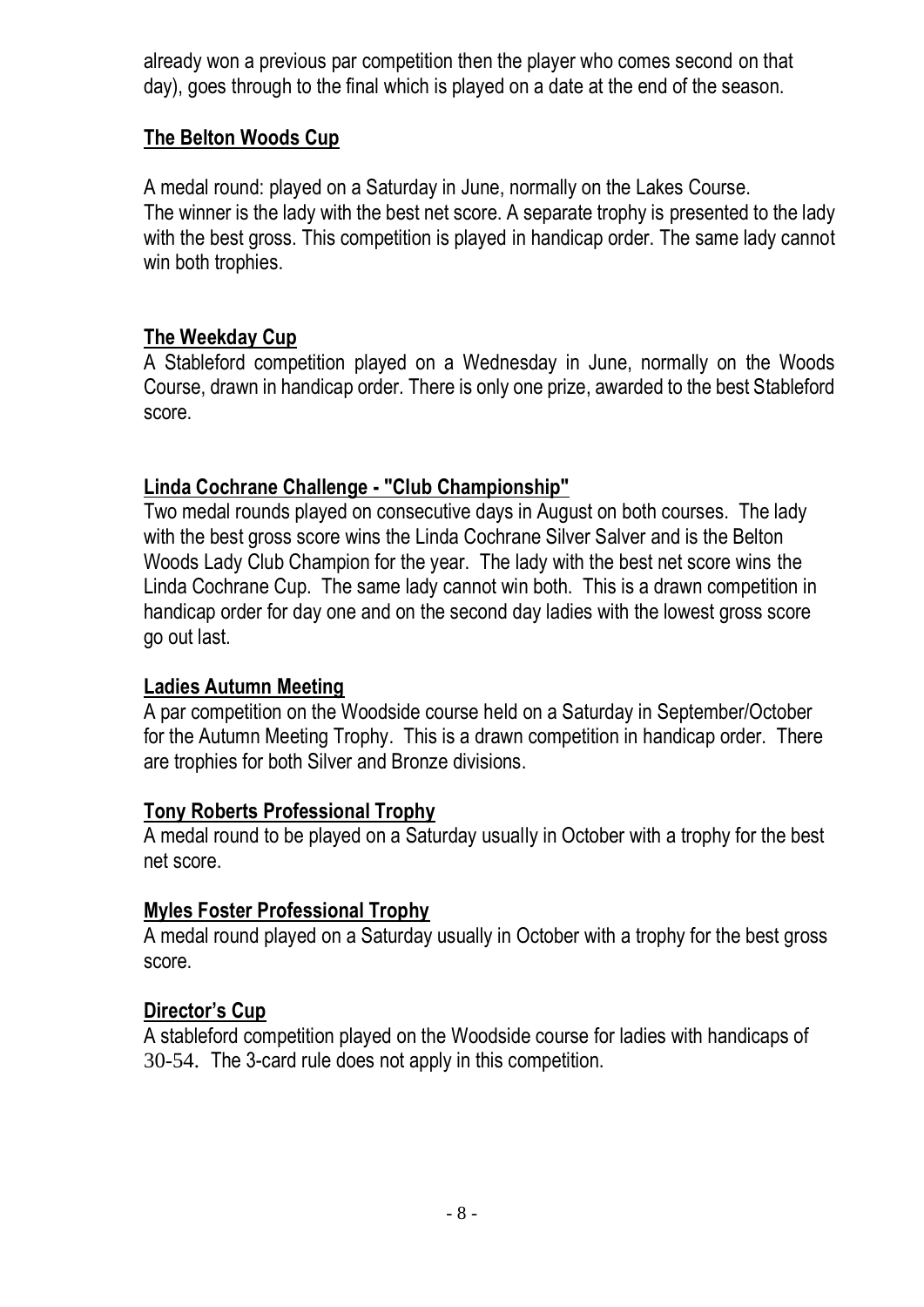### **Lady Golfer of the Year**

Lady Golfer of the year, (GOY), is based on all monthly competition scores from April to September inclusive. This includes Medals, Stablefords, Par and Individual Trophy competitions played on either course at Belton Woods. A report showing GOY positions will be produced in May and July, and the GOY will be revealed at Presentation Night.

#### **Most Improved Lady Golfer**

Calculated by the competition computer, based on the individual's handicap adjustments over the year. To be eligible to win this trophy Belton Woods must be your home club.

# **Ladies Pairs Trophy Competitions**

#### **Jan McCullough Trophy**

A greensomes competition played in October. The ladies choose their own partner and play for the Janet McCullough Trophy – Medal  $\frac{1}{2}$  combined handicap.

#### **Winter Challenge**

A competition played over six rounds with each round being a different type of pairs Stableford competition:

- $\triangleright$  1 Foursomes Stableford competition (half combined),
- $\geq 2$  Better Ball Stableford rounds (85% handicap for each player)
- $\geq 2$  Texas Scrambles (35% of the lower and 15% of the higher handicap), each player to take 9 drives, Stableford
- $\geq 1$  Greensomes competition (0.4 of the higher handicap and 0.6 of the lower handicap combined), Stableford

Players choose their partners. The pair needs to enter a minimum of three rounds. The winners are the pair whose best three rounds produce the best three stableford scores. The competition is played between October and March on Saturdays. The winning pair receives a trophy. In addition there is a prize for the winning team in each of the individual matches. Ladies can play with any partner for individual matches and qualify for this prize. This score will not qualify for the trophy competition.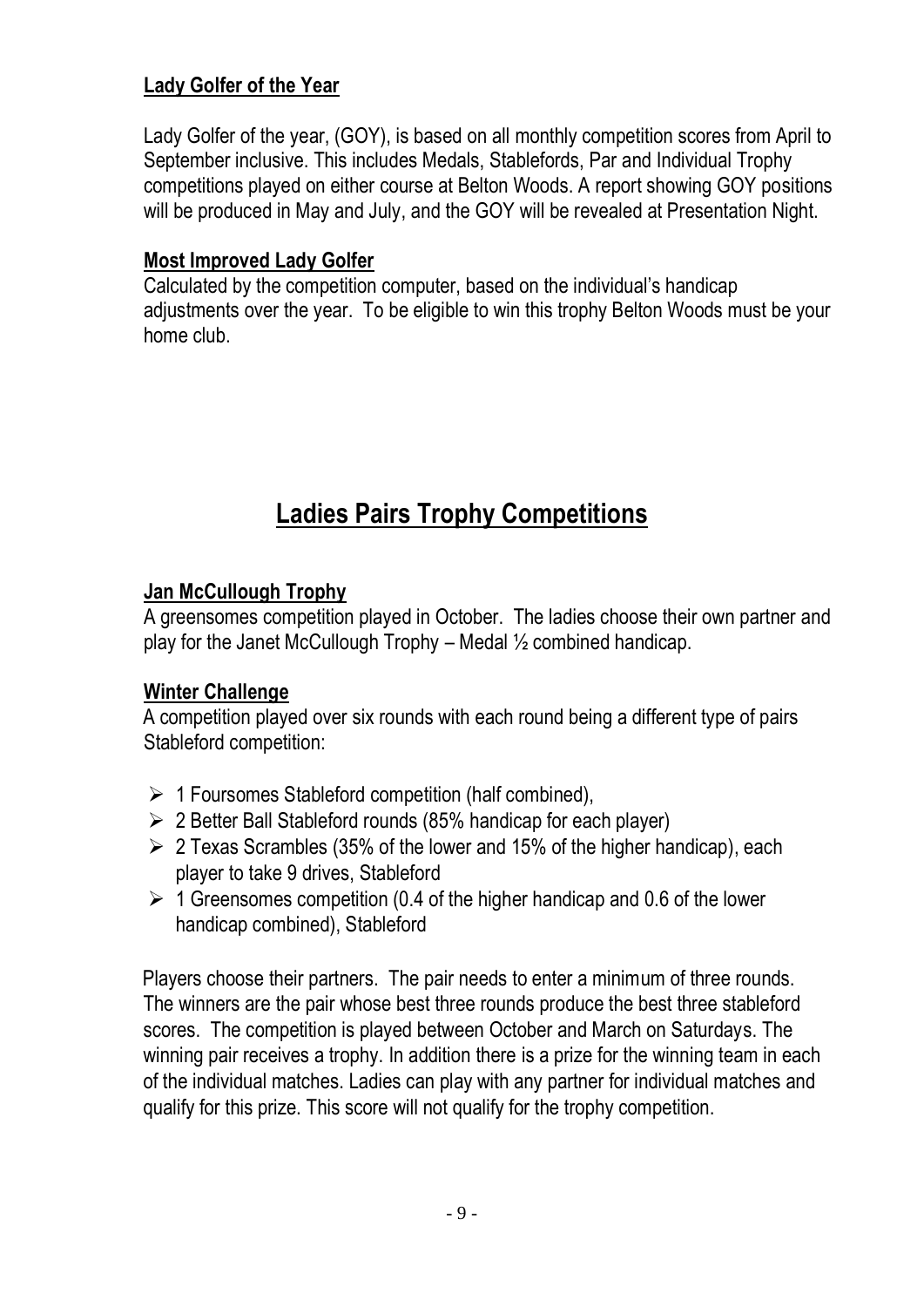#### **Weekday Winter Challenge**

A competition played for the Weekday Winter Challenge Trophy. The competition is the same format at the Winter Challenge but is played on Wednesdays between October and March.

Ladies can enter both the Weekday Winter Challenge and The Winter Challenge with the same or different partners.

# **Mixed Pairs Trophy Competitions**

**Tonka Twosomes Trophy –** "Divorce Stakes" (married couples) and **Boris Bowl** (for mixed pairs who are members of the club)

These competitions are based on stroke play. The handicap is determined by 40% of the higher handicap and 60% of the lower handicap.

- $\triangleright$  On par threes both tee-off, the better ball is selected, alternating shots are then taken until the hole is complete.
- $\triangleright$  On par fours, both tee-off, the lady then plays the man's ball and the man plays the lady's ball, the better ball is then selected, alternate shots are then taken until the hole is complete.
- $\triangleright$  On par fives, both tee-off, the man plays two consecutive shots with the lady's ball and the lady does the same with the man's ball, the better ball is then selected, alternate shots are taken until the hole is complete.

#### **The ASH's Trophy**

An American Greensomes stroke play competition (½ combined course handicap). Open for any mixed pair where both players are members of Belton Woods. The competition is played on the Lakes course (where possible). The winners receive a trophy.

#### **Tony Rose Mixed**

A mixed Greensomes competition (Stableford 40% of higher handicap and 60% of lower handicap). Partners are drawn and the winners receive the Rose Bowl.

#### **Hardy's Challenge Cup**

A winter mixed knockout competition, played between October and March. Matches are arranged at mutually convenient times on either course (please note the date each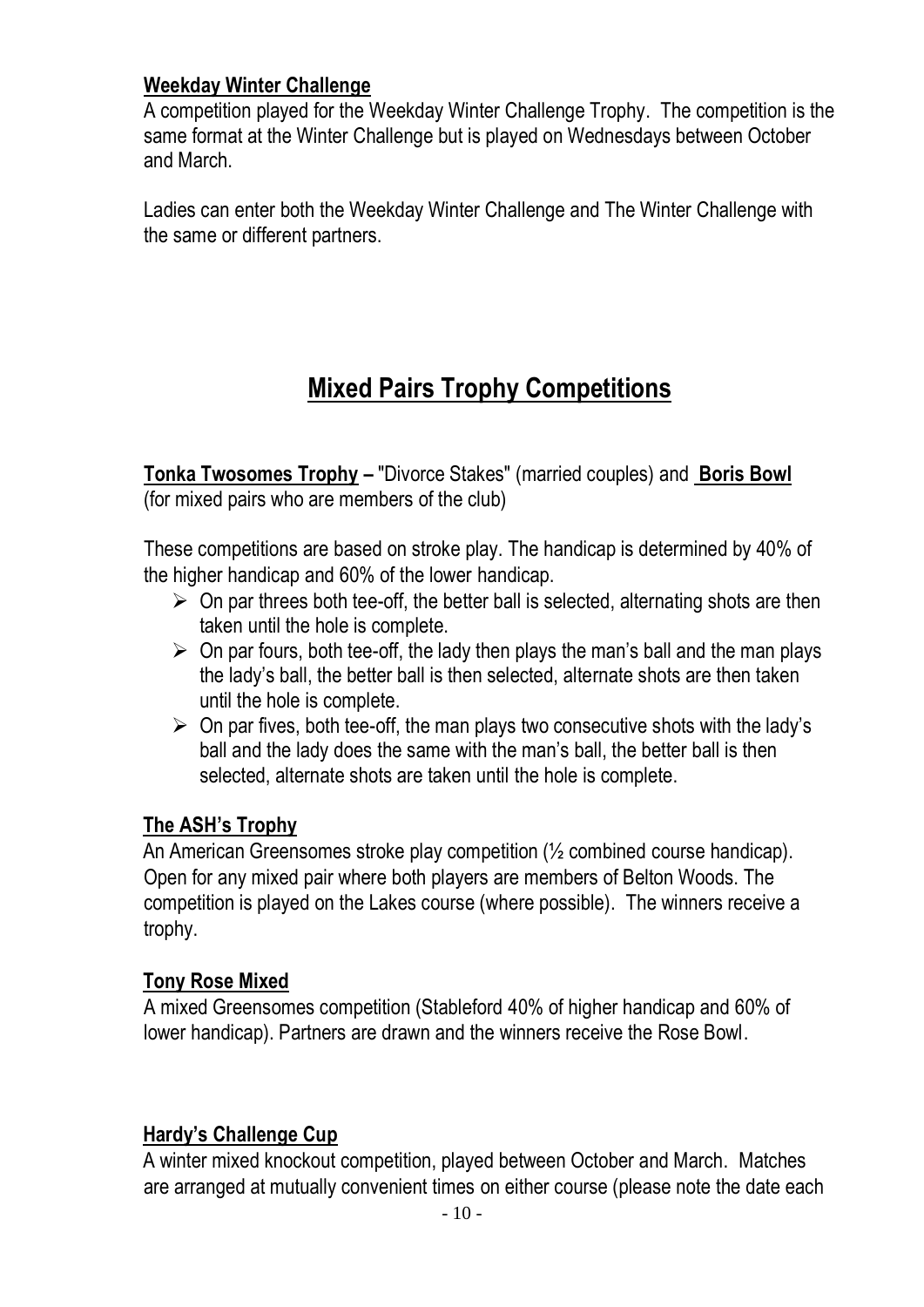round has to be played by). Men play from the yellow tees. The final is to be played on the Lakes. Gentlemen play off their handicap index + slope rating = course handicap x 90%. Ladies play off their handicap index + slope rating = course handicap x 90%, plus course rating adjustment of 2 (Woods) and 2.4 (Lakes). All play off their own stroke index. This is a match play competition with players taking strokes from the lowest handicapped player.

# **Team Trophy Competitions**

#### **Grandma's Cup**

A [match-play](http://www.beltonwoodsladies.co.uk/html/terminology.html#Matchplay) competition held between "Grannies" and "Non-Grannies". The winning team receives the Grannies' Cup.

#### **The Captains Challenge**

A match play competition played one evening between the Ladies and Men's section for the Captains Challenge Trophy.

#### **The Ladies v The Seniors Challenge Trophy**

A match play competition between the Ladies and the Seniors section. Organised in alternate years by the Senior/Lady Captain, usually followed by a light meal.

#### **The Ladies v The Staff**

This is a match play competition played one evening in July for the Jackie Flack Challenge Trophy.

#### **The Ladies v The Juniors**

This is a match play competition usually played in the school holidays for the Trophy.

#### **The Match Team Trophy**

A Stableford competition played one evening between the Ladies, the Men, the Juniors and the Seniors. Each team comprises one player from each section. The winner of the Match Team Trophy is the team with the most accumulated stableford points.

# **Fun Competitions**

#### **Lady Captain's Day**

The Ladies play for the Lady Captain's prizes. The format is decided by the Lady Captain and is followed by a meal and a prize presentation.

#### **Putt & Take**

A stableford competition played in December on the Woodside course. Ladies are only allowed to use 3 clubs and a putter. Bunkers are not in play for this competition. The